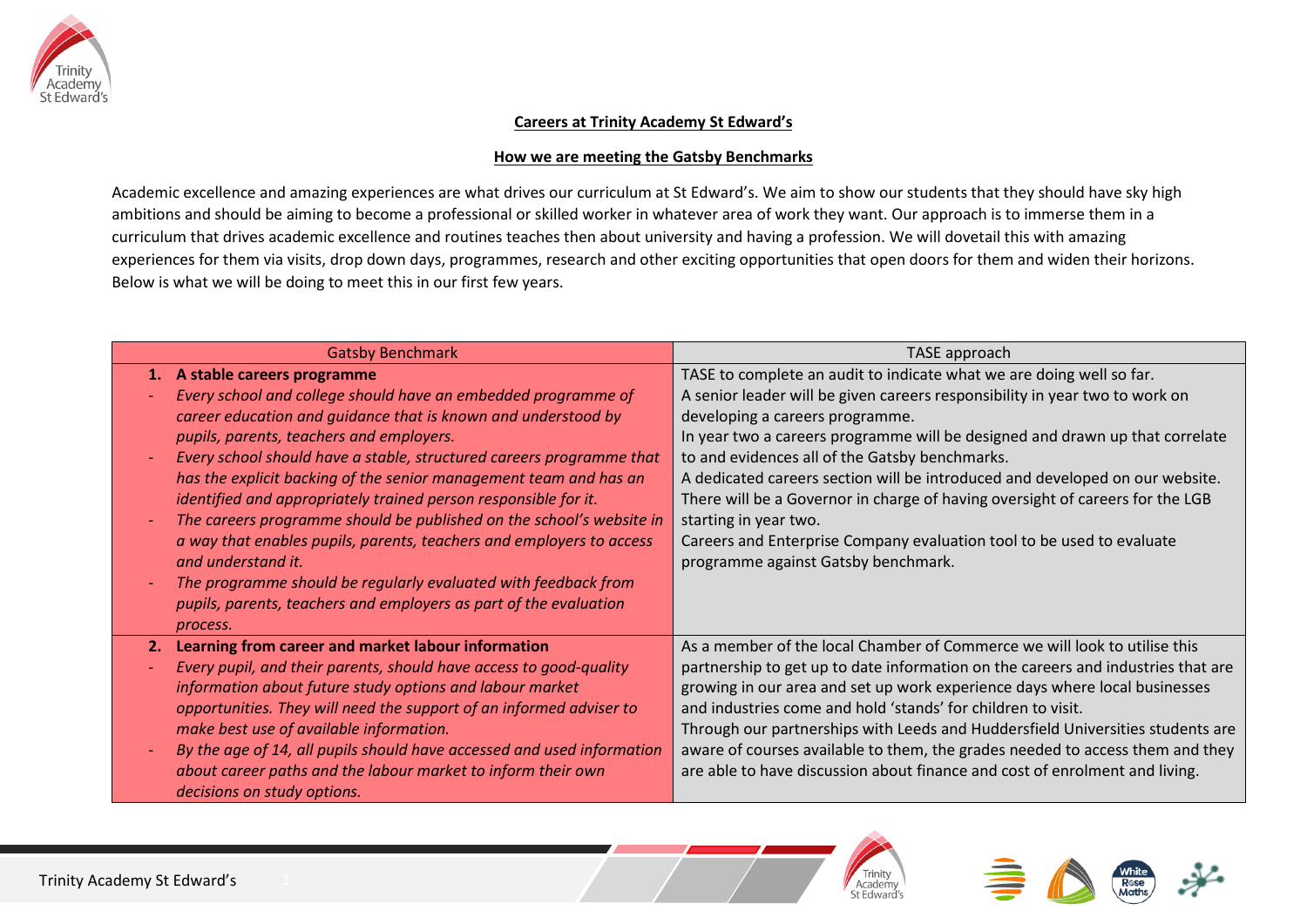

|    | Parents should be encouraged to access and use information about<br>labour markets and future study options to inform their support to<br>their children.                                                                                                                                                                                                                                                                                                                                                                                                                                                                                                                                                                                                                                                                        | STEM drop down days with visitors who work in each area give an insight into<br>their roles, their qualifications and what their job entails.                                                                                                                                                                                                                                                                                                                                                                                                                                                                                                                                                                                                                                                                                                                                                                                                                                                                                                                                                                                               |
|----|----------------------------------------------------------------------------------------------------------------------------------------------------------------------------------------------------------------------------------------------------------------------------------------------------------------------------------------------------------------------------------------------------------------------------------------------------------------------------------------------------------------------------------------------------------------------------------------------------------------------------------------------------------------------------------------------------------------------------------------------------------------------------------------------------------------------------------|---------------------------------------------------------------------------------------------------------------------------------------------------------------------------------------------------------------------------------------------------------------------------------------------------------------------------------------------------------------------------------------------------------------------------------------------------------------------------------------------------------------------------------------------------------------------------------------------------------------------------------------------------------------------------------------------------------------------------------------------------------------------------------------------------------------------------------------------------------------------------------------------------------------------------------------------------------------------------------------------------------------------------------------------------------------------------------------------------------------------------------------------|
|    | 3. Addressing the needs of each pupil<br>Pupils have different career guidance needs at different stages.<br>Opportunities for advice and support need to be tailored to the needs<br>of each pupil. A school's careers programme should embed equality<br>and diversity considerations throughout.<br>A school's careers programme should actively seek to challenge<br>stereotypical thinking and raise aspirations.<br>Schools should keep systematic records of the individual advice given<br>to each pupil, and subsequent agreed decisions.<br>All pupils should have access to these records to support their career<br>development.<br>Schools should collect and maintain accurate data for each pupil on<br>their education, training or employment destinations for at least three<br>years after they leave school. | Students are given experiences in Year 7 and 8 that help to raise their<br>aspirations - such as STEM drop down days, Trinity Scholar programme and<br>work with the local NHS team regarding medicine pathways.<br>Certain groups of students have signed up to programmes based on their prior<br>ability and by demonstrating a keen interest in an area or career.<br>Leeds University, Huddersfield University and the Trinity Scholars programme<br>allow our students to be part of ongoing research, to visit campus locations and<br>to speak to existing students to ask questions and understand.<br>Parents have been informed about each project and how they can support their<br>child during it.<br>STEM ambassadors work with the school and come to visit and present key<br>information to our students about their profession, how they came to be in<br>their role, their journey - including qualifications and what their job allows<br>them to do.<br>As the school grows this will be part of our careers programme and the school<br>will develop the use of the Careers and Enterprise Company tracker to record |
|    |                                                                                                                                                                                                                                                                                                                                                                                                                                                                                                                                                                                                                                                                                                                                                                                                                                  | the advice given to our children.                                                                                                                                                                                                                                                                                                                                                                                                                                                                                                                                                                                                                                                                                                                                                                                                                                                                                                                                                                                                                                                                                                           |
| 4. | Linking curriculum learning to careers                                                                                                                                                                                                                                                                                                                                                                                                                                                                                                                                                                                                                                                                                                                                                                                           | Careers is woven into all curriculum maps throughout our phase one                                                                                                                                                                                                                                                                                                                                                                                                                                                                                                                                                                                                                                                                                                                                                                                                                                                                                                                                                                                                                                                                          |
|    | All teachers should link curriculum learning with careers. For example,                                                                                                                                                                                                                                                                                                                                                                                                                                                                                                                                                                                                                                                                                                                                                          | curriculum. Each half term, subjects promote different career opportunities                                                                                                                                                                                                                                                                                                                                                                                                                                                                                                                                                                                                                                                                                                                                                                                                                                                                                                                                                                                                                                                                 |
|    | STEM subject teachers should highlight the relevance of STEM subjects                                                                                                                                                                                                                                                                                                                                                                                                                                                                                                                                                                                                                                                                                                                                                            | linked to the content being delivered using THINK CAREERS.                                                                                                                                                                                                                                                                                                                                                                                                                                                                                                                                                                                                                                                                                                                                                                                                                                                                                                                                                                                                                                                                                  |
|    | for a wide range of future career paths.<br>By the age of 14, every pupil should have had the opportunity to learn                                                                                                                                                                                                                                                                                                                                                                                                                                                                                                                                                                                                                                                                                                               | STEM visits, STEM ambassador work and our STEM plan incorporates how<br>STEM subjects can lead to effective STEM careers and how there is a wide                                                                                                                                                                                                                                                                                                                                                                                                                                                                                                                                                                                                                                                                                                                                                                                                                                                                                                                                                                                            |
|    | how the different STEM subjects help people to gain entry to, and be                                                                                                                                                                                                                                                                                                                                                                                                                                                                                                                                                                                                                                                                                                                                                             | variety of highly skilled careers within the STEM world.                                                                                                                                                                                                                                                                                                                                                                                                                                                                                                                                                                                                                                                                                                                                                                                                                                                                                                                                                                                                                                                                                    |
|    | more effective workers within, a wide range of careers.                                                                                                                                                                                                                                                                                                                                                                                                                                                                                                                                                                                                                                                                                                                                                                          | Close work with Barnsley College and their STEM provision will enable students                                                                                                                                                                                                                                                                                                                                                                                                                                                                                                                                                                                                                                                                                                                                                                                                                                                                                                                                                                                                                                                              |
|    |                                                                                                                                                                                                                                                                                                                                                                                                                                                                                                                                                                                                                                                                                                                                                                                                                                  | to see the opportunities available to them at Higher Education and how these                                                                                                                                                                                                                                                                                                                                                                                                                                                                                                                                                                                                                                                                                                                                                                                                                                                                                                                                                                                                                                                                |
|    |                                                                                                                                                                                                                                                                                                                                                                                                                                                                                                                                                                                                                                                                                                                                                                                                                                  | courses can lead to FE opportunities and apprenticeships within the STEM                                                                                                                                                                                                                                                                                                                                                                                                                                                                                                                                                                                                                                                                                                                                                                                                                                                                                                                                                                                                                                                                    |
|    |                                                                                                                                                                                                                                                                                                                                                                                                                                                                                                                                                                                                                                                                                                                                                                                                                                  | world.                                                                                                                                                                                                                                                                                                                                                                                                                                                                                                                                                                                                                                                                                                                                                                                                                                                                                                                                                                                                                                                                                                                                      |
|    | 5. Encounters with employers and employees                                                                                                                                                                                                                                                                                                                                                                                                                                                                                                                                                                                                                                                                                                                                                                                       | In year one students will have numerous visits from external speakers about                                                                                                                                                                                                                                                                                                                                                                                                                                                                                                                                                                                                                                                                                                                                                                                                                                                                                                                                                                                                                                                                 |
|    | Every pupil should have multiple opportunities to learn from                                                                                                                                                                                                                                                                                                                                                                                                                                                                                                                                                                                                                                                                                                                                                                     | their work, employment and qualifications. These will include engineers,                                                                                                                                                                                                                                                                                                                                                                                                                                                                                                                                                                                                                                                                                                                                                                                                                                                                                                                                                                                                                                                                    |
|    | employers about work, employment and the skills that are valued in                                                                                                                                                                                                                                                                                                                                                                                                                                                                                                                                                                                                                                                                                                                                                               | construction workers, a Premier League referee. They will take part in three                                                                                                                                                                                                                                                                                                                                                                                                                                                                                                                                                                                                                                                                                                                                                                                                                                                                                                                                                                                                                                                                |



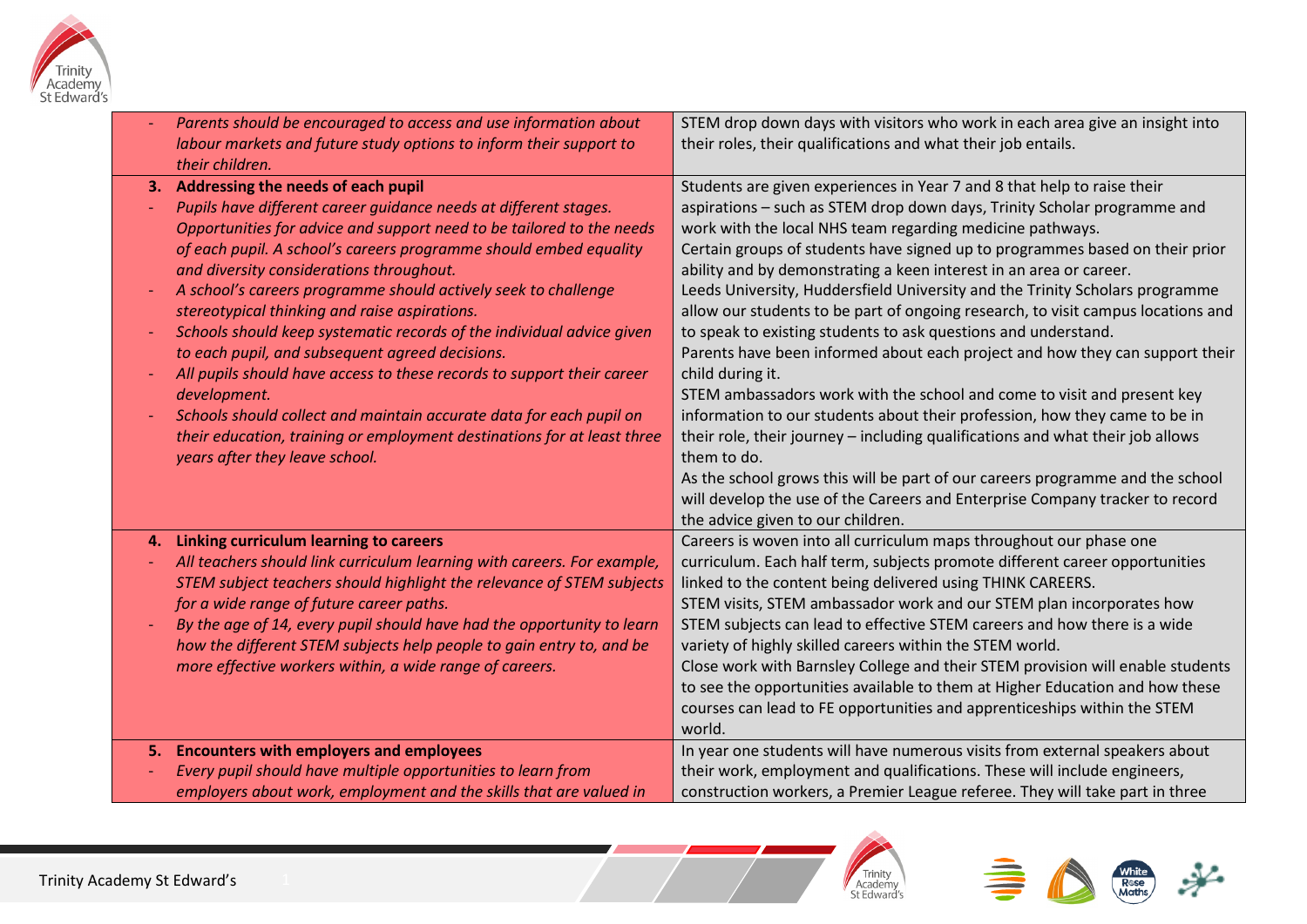

| the workplace. This can be through a range of enrichment activities<br>including visiting speakers, mentoring and enterprise schemes.<br>Every year, from the age of 11, pupils should participate in at least one<br>meaningful encounter* with an employer.<br>* A 'meaningful' encounter is one in which the student has an opportunity to<br>learn about what work is like or what it takes to be successful in the<br>workplace.                                                                                                                                                                                                                                                                                                   | drop down STEM days that will focus on engineering, space and construction.<br>As part of these days, students will listen to presentations, learn about the<br>workplace and take part in activities linked to each area. These days will be<br>replicated in year two and will also include Design and Technology sessions.                                                                                                                                                                                                                                                                                                                                                                                                                                                     |
|-----------------------------------------------------------------------------------------------------------------------------------------------------------------------------------------------------------------------------------------------------------------------------------------------------------------------------------------------------------------------------------------------------------------------------------------------------------------------------------------------------------------------------------------------------------------------------------------------------------------------------------------------------------------------------------------------------------------------------------------|-----------------------------------------------------------------------------------------------------------------------------------------------------------------------------------------------------------------------------------------------------------------------------------------------------------------------------------------------------------------------------------------------------------------------------------------------------------------------------------------------------------------------------------------------------------------------------------------------------------------------------------------------------------------------------------------------------------------------------------------------------------------------------------|
| <b>Experiences of workplaces</b><br>6.<br>Every pupil should have first-hand experiences* of the workplace<br>through work visits, work shadowing and/or work experience to help<br>their exploration of career opportunities and expand their networks.<br>By the age of 16, every pupil should have had at least one experience<br>of a workplace, additional to any part-time jobs they may have.<br>By the age of 18, every pupil should have had one further such<br>experience, additional to any part-time jobs they may have.                                                                                                                                                                                                   | Not applicable until academic year 2024-25 at the earliest.                                                                                                                                                                                                                                                                                                                                                                                                                                                                                                                                                                                                                                                                                                                       |
| <b>Encounters with further and higher education</b><br>7.<br>All pupils should understand the full range of learning opportunities<br>that are available to them. This includes both academic and<br>vocational routes and learning in schools, colleges, universities and in<br>the workplace.<br>By the age of 16, every pupil should have had a meaningful<br>encounter* with providers of the full range of learning opportunities,<br>including sixth forms, colleges, universities and apprenticeship<br>providers. This should include the opportunity to meet both staff and<br>pupils.<br>* A 'meaningful' encounter is one in which the student has an opportunity to<br>explore what it's like to learn in that environment. | Through our partnership work with Barnsley College, Trinity Academy Sixth<br>Form, Huddersfield University and Leeds University students will be able to see<br>the opportunities that are available to them at HE and FE. Work with Barnsley<br>College and the Chamber of Commerce will highlight apprenticeships routes<br>available to students. These opportunities and experiences will form part of the<br>careers programme that is drawn up from year three onwards.<br>In the first two years (and then beyond) we will continue to host external<br>academic partners to immerse students in the choices and routes they have<br>and facilitate visits to various HE and FE campuses to gain experiences of what<br>being a college and university student feels like. |
| 8. Personal guidance<br>Every pupil should have opportunities for guidance interviews with a<br>careers adviser, who could be internal (a member of school staff) or<br>external, provided they are trained to an appropriate level. These<br>should be available whenever significant study or career choices are                                                                                                                                                                                                                                                                                                                                                                                                                      | Not applicable until academic year 2024-25 at the earliest                                                                                                                                                                                                                                                                                                                                                                                                                                                                                                                                                                                                                                                                                                                        |